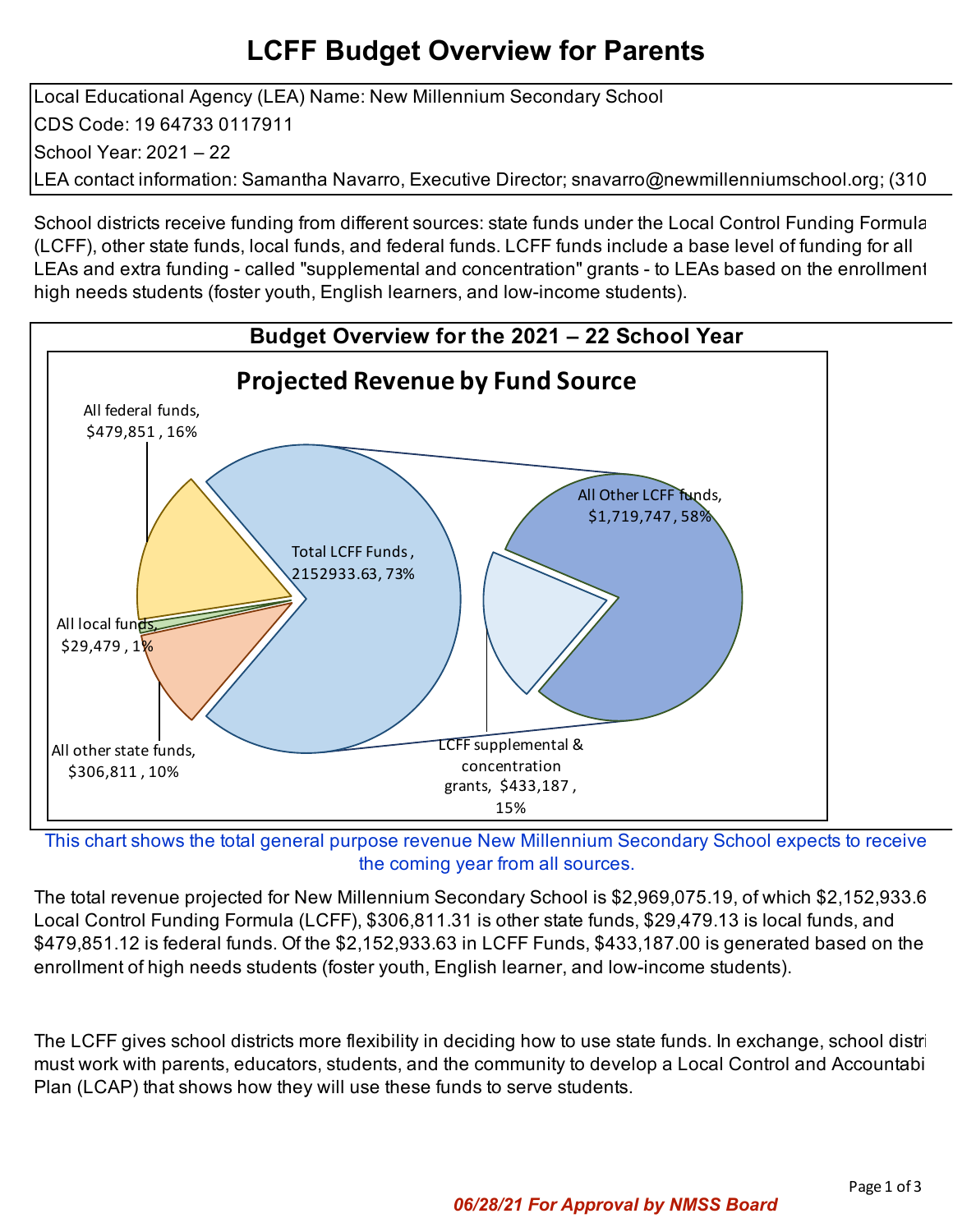## **LCFF Budget Overview for Parents**



This chart provides a quick summary of how much New Millennium Secondary School plans to spend for 20 – 22. It shows how much of the total is tied to planned actions and services in the LCAP.

New Millennium Secondary School plans to spend \$2,933,581.00 for the 2021 – 22 school year. Of that amount, \$2,161,862.00 is tied to actions/services in the LCAP and \$771,719.00 is not included in the LCAP. The budgeted expenditures that are not included in the LCAP will be used for the following:

New Millennium Secondary School (NMSS) has \$771,000 in expenditures not included in the LCAP. These additional costs include the following: Authorizer oversight fees, venue rentals and facility cost for events outside of the instructional day, equipment leases and repairs, noncapitalized improvements service fees, C and student sports fees, additional Special Education services, out-of-area professional development conferences, and professional development consultant fees.

Increased or Improved Services for High Needs Students in the LCAP for the 2021 – 22 Sch Year

In 2021 – 22, New Millennium Secondary School is projecting it will receive \$433,187.00 based on the enrollment of foster youth, English learner, and low-income students. New Millennium Secondary School must describe how it intends to increase or improve services for high needs students in the LCAP. New Millenniu Secondary School plans to spend  $$1,476,330.00$  towards meeting this requirement, as described in the LC<sub>i</sub>